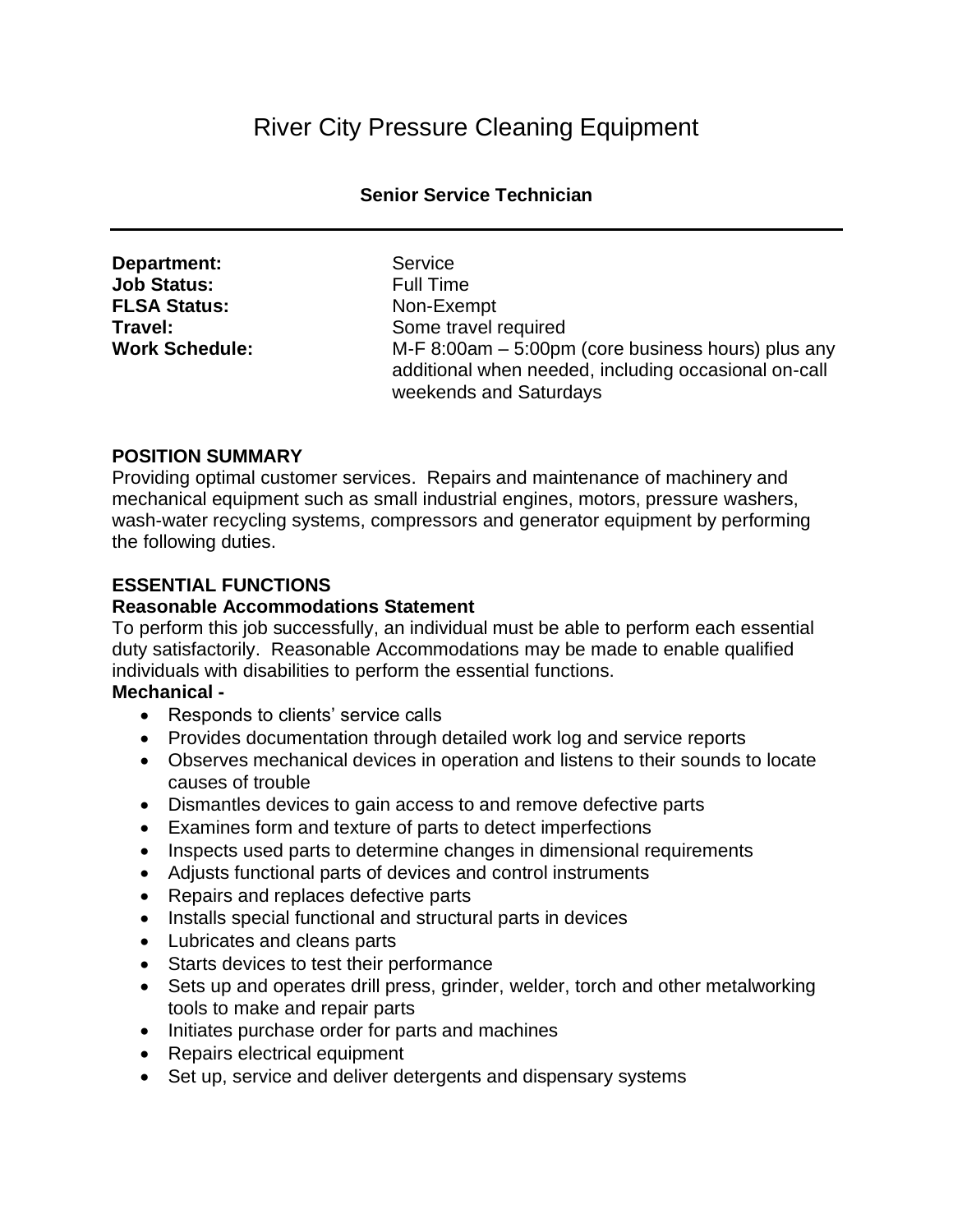- Keep service truck fully stocked with tools and parts most commonly used for field repairs
- Help maintain a clean and sanitary environment in office, common and community areas

# **Managerial (possible opportunity for right candidate) –**

- Develops efficient workflow for the shop and field service team
- Assist in goal setting, skill enhancement and performance review activities for service staff
- Investigate and resolve any issues resulting from the substandard performance of team members
- Ensure company policies and procedures are followed by the team members
- Provide training to service staff as needed
- Provide support and guidance to service staff to ensure timely and quality customer services
- Develop and implement "Best Practices" to ensure the best customer experience possible
- Address customer inquiries, investigate to resolve issues and proactively obtain customer feedback
- Identify and resolve employee concerns/complaints
- Support service team in achievement of service goals
- Assist in interviewing and hiring service team members
- Ensure team members are properly trained to meet service objectives
- Demonstrate outstanding customer service through maintenance of high quality and integrity in work environment

# **POSITION QUALIFICATIONS**

# **Competency Statements**

- Problem Solving Identifies and resolves problems in a timely manner; Gathers and analyzes information skillfully; Develops alternative solutions.
- Technical Skills Pursues training and development opportunities; Strives to continuously build knowledge and skills.
- Customer Service Responds promptly to customer needs; Responds to requests for service and assistance; Meets commitments; Maintain positive and healthy relationships with all employees and customers to ensure customer service effectiveness.
- Oral Communication Speaks clearly and persuasively in positive or negative situations; Responds well to questions.
- Written Communication Presents numerical data effectively; Able to read and interpret written information.
- Teamwork Contributes to building a positive team spirit by maintaining a positive attitude; Working collaboratively to address customer needs and provide the best possible customer experience.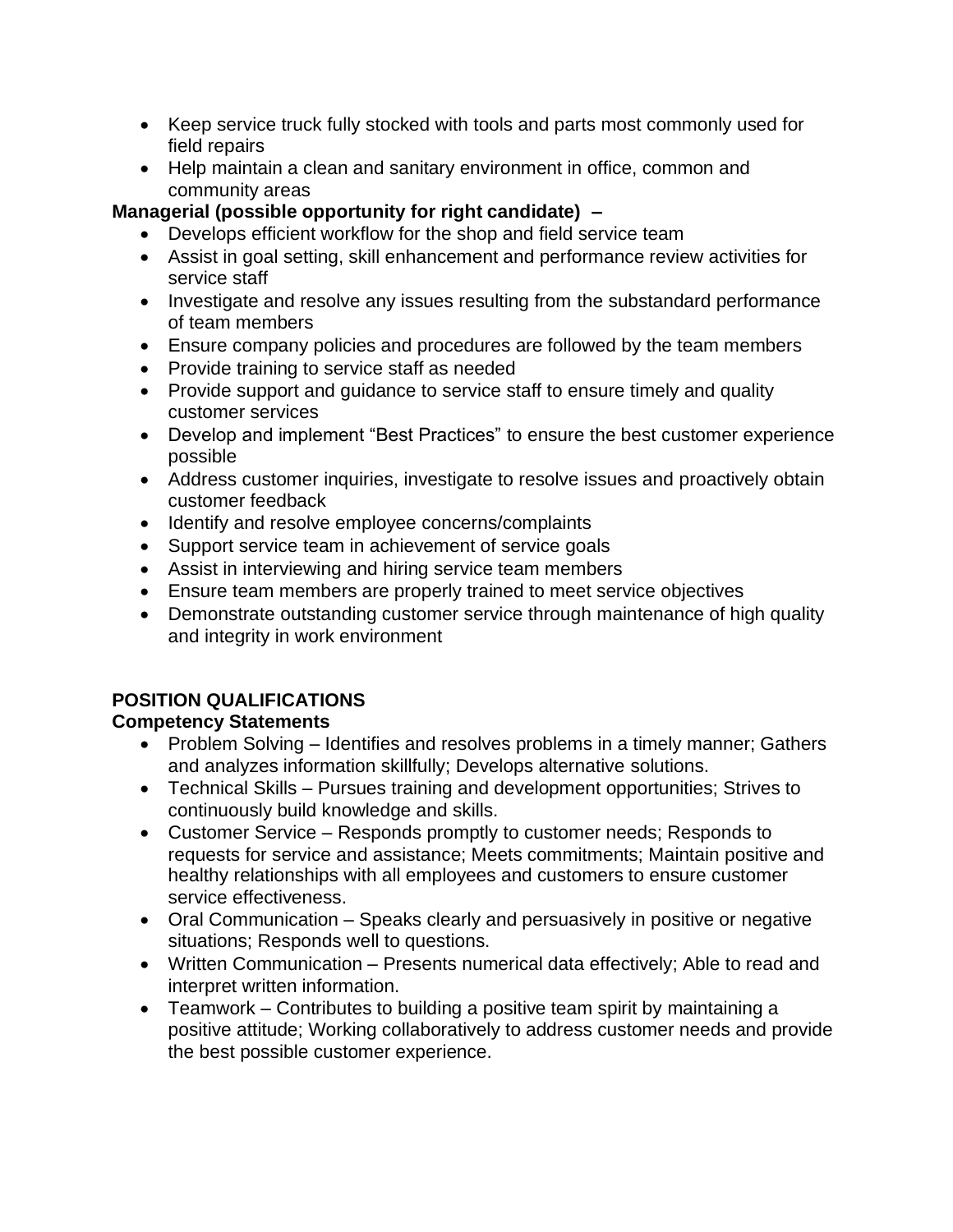- Leadership Ability to influence others to perform their jobs effectively and to be responsible for making decision; Positively supporting company policies and management decisions with employees.
- Diversity Shows respect and sensitivity for cultural differences.
- Quality Demonstrates accuracy and thoroughness; Looks for ways to improve and promote quality; Applies feedback to improve performance; Monitors own work to ensure quality.
- Safety and Security Reports potentially unsafe conditions; Uses equipment and materials properly.
- Attendance/Punctuality Is consistently at work and on time; Ensures work responsibilities are covered when absent.
- Dependability Follow instructions, responds to management direction; Takes responsibility for own actions.
- Innovation Generates suggestions for improving work.

### **SKILLS & ABILITIES**

**Education and/or Experience:** Certificate from college or technical school in related field, plus 1 year related experience; or 3 years related work experience, including management experience; or equivalent combination of education and experience.

**Language Skills:** Ability to read and comprehend simple instructions, short correspondence, and memos. Ability to write simple correspondence. Ability to effectively present information in one-on-one and small group situations to customers, clients, and other employees of the organization.

**Mathematical Skills:** Ability to calculate figures and amounts such as discounts, interest, commissions, proportions, percentages, area, circumference, and volume. Ability to apply concepts of basic algebra and geometry.

**Reasoning Ability:** Ability to apply common sense understanding to carry out instructions furnished in written, oral or diagram form. Ability to deal with problems involving several concrete variables in standardized situations.

**Other Requirements:** Must be able to travel to clients' sites to respond to service calls.

| <b>PHYSICAL DEMANDS</b>       |                |                   |  |  |
|-------------------------------|----------------|-------------------|--|--|
| <b>Physical Demands</b>       |                |                   |  |  |
| Frequently                    | 10 lbs or less | Frequently        |  |  |
| Frequently                    | 11-20 lbs      | Frequently        |  |  |
| Frequently                    | 21-50 lbs      | Frequently        |  |  |
| Handling/Fingering Constantly | 51-100 lbs     | Occasionally      |  |  |
| Constantly                    | Over 100 lbs   | Occasionally      |  |  |
|                               |                | <b>Lift/Carry</b> |  |  |